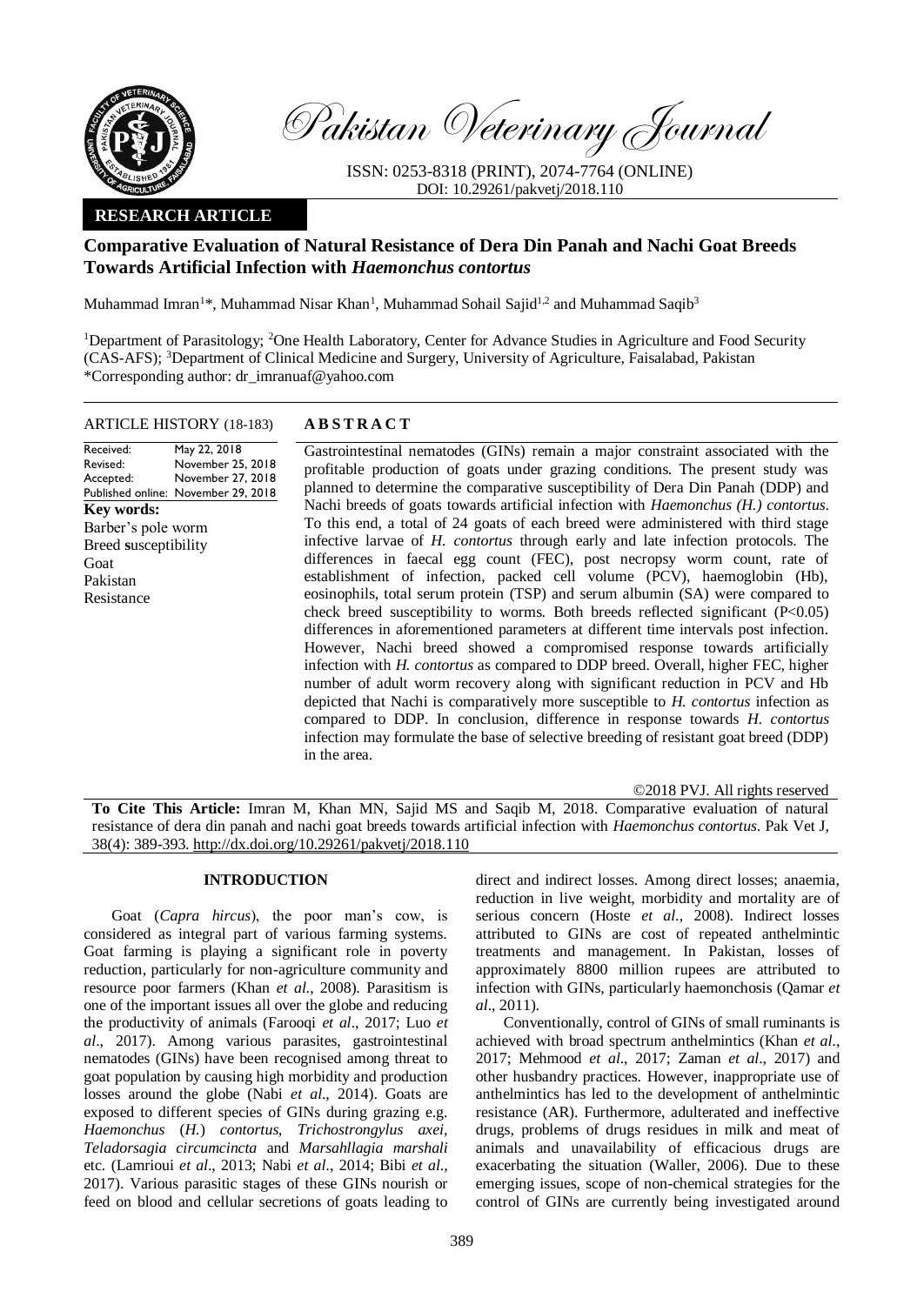the globe (Jackson *et al*., 2007**)**. Exploring inherent resistance of goat breeds to parasites would reduce dependence on anthelmintic drugs. Scanty data are available to support idea of breed resistance to parasites, which demonstrates that specific goat breeds are resistant, tolerant or resilient and susceptible to GINs (Chiejina *et al*., 2010; Chauhan *et al*., 2014; Periasamy *et al*., 2014). Globally, different goat breeds from varying geography have been screened for their inherent resistance to GINs e.g. Barbari and Jamunapari goats (Chauhan *et al*., 2014), Black Iraqi goats (Al-Jebory and Al-Khayat, 2012) and Local Ardi goats (Al-Seaf and Khaled, 2012) and have been proved resistant towards some species of GINs including *H. contortus.*

Nature has blessed Pakistan with 37 breeds of indigenous goats distributed in five provinces (Khan *et al*., 2008). Up to now, in Pakistan, Beetal and Teddy goat breeds of upper Punjab province have been tested for their resistance towards *H. contortus* and results showed that Teddy breed is comparatively resistant to *H. contortus* as compared to Beetal breed (Shamim *et al*., 2016) while no reports are available on susceptibility or resistance status of common goat breeds of less developed region of southern Punjab. Thus, present study was carried out to determine the comparative susceptibility of Dera Din Panah (DDP) and Nachi breeds of goats towards artificial infection of *H. contortus* through some phenotypic markers.

#### **MATERIALS AND METHODS**

Female goats of less than 6 months in age (24 of each breed) were purchased from their native area and were brought to Department of Parasitology, University of Agriculture, Faisalabad, Pakistan (UAF). These goats were treated with anthelmintics to keep them worm free and acclimatized for four weeks. All goats were weighed, ear tagged and kept in separate pens. Goats were provided hay/concentrate feeding and *ad libitum* water till the end of experiment. All the experimental protocols were practiced as recommended by the Institutional Animal Care and Use Committee.

**Experimental design:** For the collection of 3<sup>rd</sup> stage infective larvae (L3) of *H. contortus*, faeces of donor goats kept at UAF were subjected to coproculture (Zajac and Conboy, 2011). Larvae were recovered through Baermann's technique and stored at 4°C until used. Goats from each breed were divided into six random groups (n=4). Two infection protocols i.e. early and late infection, further divided into bolus and trickle forms of infection, were adopted to infect the treatment groups as described by Shamim *et al*. (2016). Briefly, in early infection protocol, first group of both breeds (D1, N1) was administered with a single bolus infection (18,000 L3) on day zero while a dose of  $6000$   $L_3$  was given to trickle group of each breed on day zero followed by three successive doses of  $2000$   $L_3$  on every other day to get a total infection dose of  $12000$  L<sub>3</sub> (D2, N2). Similarly, late infection groups were infected with same protocols except for the late trickle group, which was administered with three successive doses of  $2000$   $L_3$  on every other day of second week to achieve a total infection dose of 18000 L3. Two groups from each breed were kept as negative

control, one for early treatment and other for late treatment. For each treatment group, faecal egg count (FEC), packed cell volume (PCV), haemoglobin (Hb), eosinophils, total serum protein (TSP) and serum albumin (SA) was determined on different days post infection (PI). At end of experiment i.e.  $8<sup>th</sup>$  week, all goats were killed and number of *H. contortus* were counted from abomasum.

#### **Experimental Protocols**

**Faecal egg count:** Five-gram faeces were collected directly from the rectum of goats on weekly basis with complete sample description. Collected faecal samples were processed through qualitative and quantitative faecal examination protocols as described by Zajac and Conboy (2011).

**Collection and processing of blood samples:** Blood (10 mL) was collected directly from the jugular vein aseptically. For haematological examination and serum separation, blood was poured in vacutainer tubes having 0.5% EDTA and gel clot activator, respectively. Collection of sera was done in 2 mL Eppendorf tubes and kept at -20°C till further processing (Kiechle *et al*., 2010). Eosinophils, PCV and Hb were measured in automatic haematology analyser (Medonic Haematology Analyser), while SA and TSP were measured through spectrophotometric method (Benjamin, 1978).

**Post-necropsy worm recovery:** All the goats were killed and abomasa were collected for recovery of adult *H. contortus* by following protocol described by Siddiqi *et al*. (2010)*.* 

**Statistical analyses:** Differences between study goat breeds in terms of FEC, PCV, TSP, SA, live weight and post necropsy worm count was measured by analysis of variance and comparing their mean values. All the statistical analyses were carried out at 95% confidence interval and 5% precision level.

#### **RESULTS**

Different infection protocols showed non-significant (P>0.05) effect on any of the parasitological, biochemical or haematological parameter. Both study breeds of goats showed a significant  $(P<0.05)$  difference in study parameters from 4<sup>th</sup> to 8<sup>th</sup> weeks PI. A higher mean FEC (4512.5) was recorded in Nachi breed as compared to DDP goat (2687.5). Comparison of average FEC of both breeds has been presented in Fig. 1. Post-necropsy mean adult worm counts also corresponded to the values of FEC in study breeds of goat and found significantly  $(P<0.05)$ higher in Nachi breed (4250) than DDP (1125). Similarly, a marked difference was observed in rate of establishment of *H. contortus* infection in Nachi goat (23.61%) as compared to DDP breed (10.25%) and results were significantly associated (Fig. 1 and Fig. 2).

In both goat breeds, a decrease in PCV was observed on  $4<sup>th</sup>$ ,  $6<sup>th</sup>$  and  $8<sup>th</sup>$  weeks PI. However, observed differences in PCV values were significantly  $(P<0.05)$  in Nachi breed as compared to DDP breed (Fig. 3). There was a marked reduction in Hb levels during  $2<sup>nd</sup>$  to  $8<sup>th</sup>$  week PI. However, the reduction was highest at  $8<sup>th</sup>$  week PI in infected groups of both breeds. The values of eosinophils count were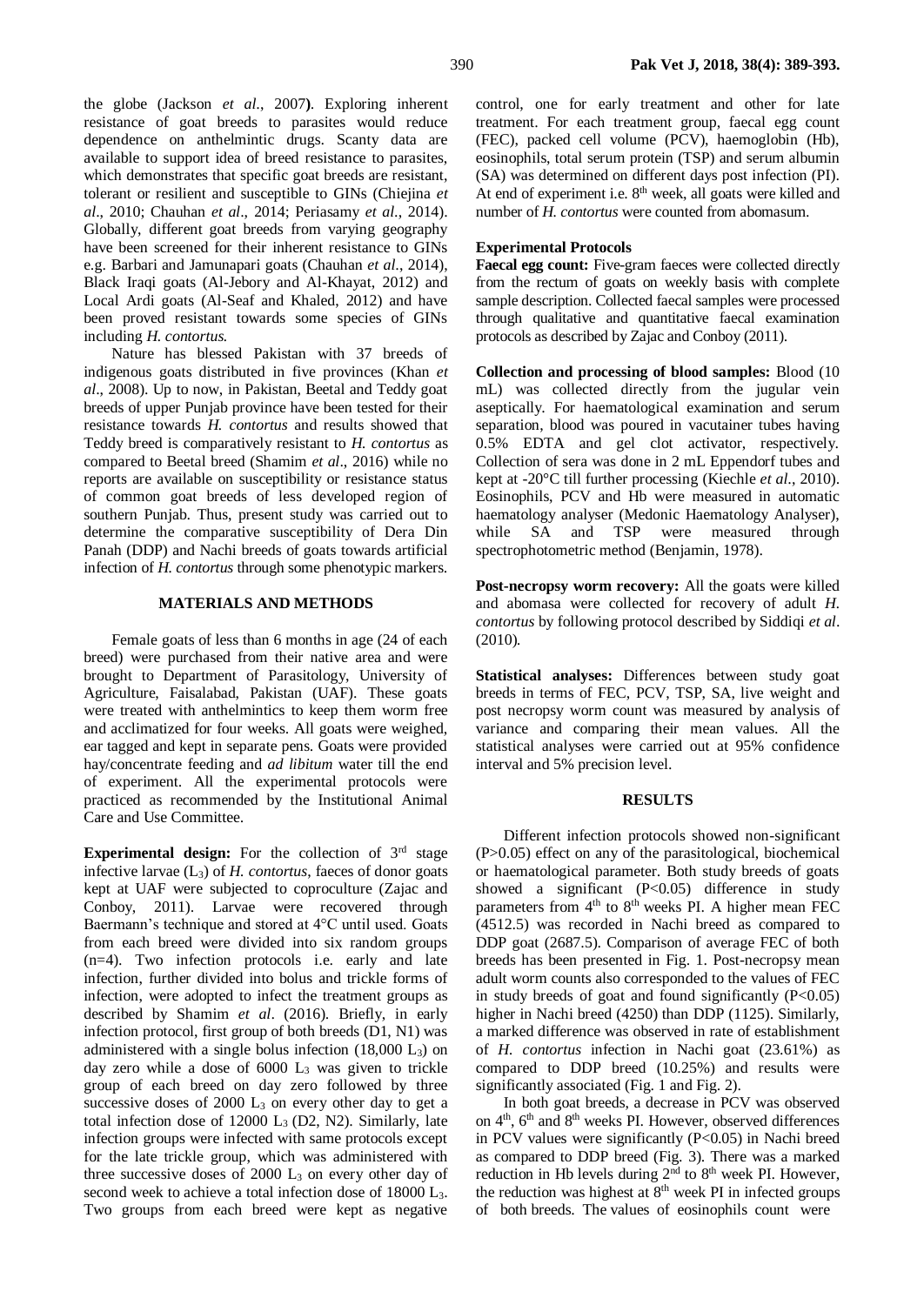

**Fig. 1:** Comparison of parasitological parameters (means±S.E) in Nachi and Dera Din Panah (DDP) goats infected with artificial infection of *Haemonchus contortus* at different time intervals post infection.



**Fig. 2:** Comparison of post necropsy mean worm counts in abomasa of Nachi and Dera Din Panah (DDP) goats after artificial infection of *Haemonchus contortus.*

significantly  $(P<0.05)$  different in Nachi goats as compared to DDP goats at different weeks PI. Eosinophils were higher at  $4<sup>th</sup>$  week PI in infected groups of both goat breeds (Fig. 3). Similarly, a marked change in values of SA was observed in infected groups of both goat breeds at different time intervals PI (week  $2<sup>nd</sup>$  to  $8<sup>th</sup>$ ). However, this change was significant (P<0.05) at  $8<sup>th</sup>$  week PI in infected groups of both breeds (Fig. 4). The decline in SA was comparatively higher in Nachi goats (0.53 g/dl) as compared to DDP goats (0.38 g/dl). Both breeds of goats showed a gradual reduction in values of TSP from 2<sup>nd</sup> to 8 th week PI. The reduction in values of TSP was comparatively higher in DDP (1.23 g/dl) goats than Nachi (0.6 g/dl). The live weight (LW) gain of infected groups of both breed was reduced from 2<sup>nd</sup> to 8<sup>th</sup> week PI. The drop in LW of Nachi goat (3.60 kg) was higher as compared to DDP goats (1.33 kg) during current experiment. Difference in LW reduction was different significantly (P<0.05) in Nachi and DDP goat breeds (Fig. 5).

#### **DISCUSSION**

Selection of genetically resistant breeds against GINs may serve as an alternate tool for their control (Shamim *et al*., 2016). Resistance from parasitological perspective is known as the host's ability to limit FEC during GINs infection. Resistant animals have a strong tendency to disturb the life cycle of a parasite. Hence, the establishment of infection is greatly affected in resistant



**Fig. 3:** Comparison of haematological parameters (means±S.E) in Nachi and Dera Din Panah (DDP) goats infected with *Haemonchus contortus.*



**Fig. 4:** Comparison of biochemical parameters (means±S.E) in Nachi and Dera Din Panah (DDP) goats infected with artificial infection of *Haemonchus contortus* at different time intervals. a-bWeeks with different superscript are significantly different (P<0.05).



**Fig. 5:** Comparison of reduction in live weight (means±S.E) in Nachi and DDP goats infected with artificial infection of *Haemonchus contortus* at different time intervals.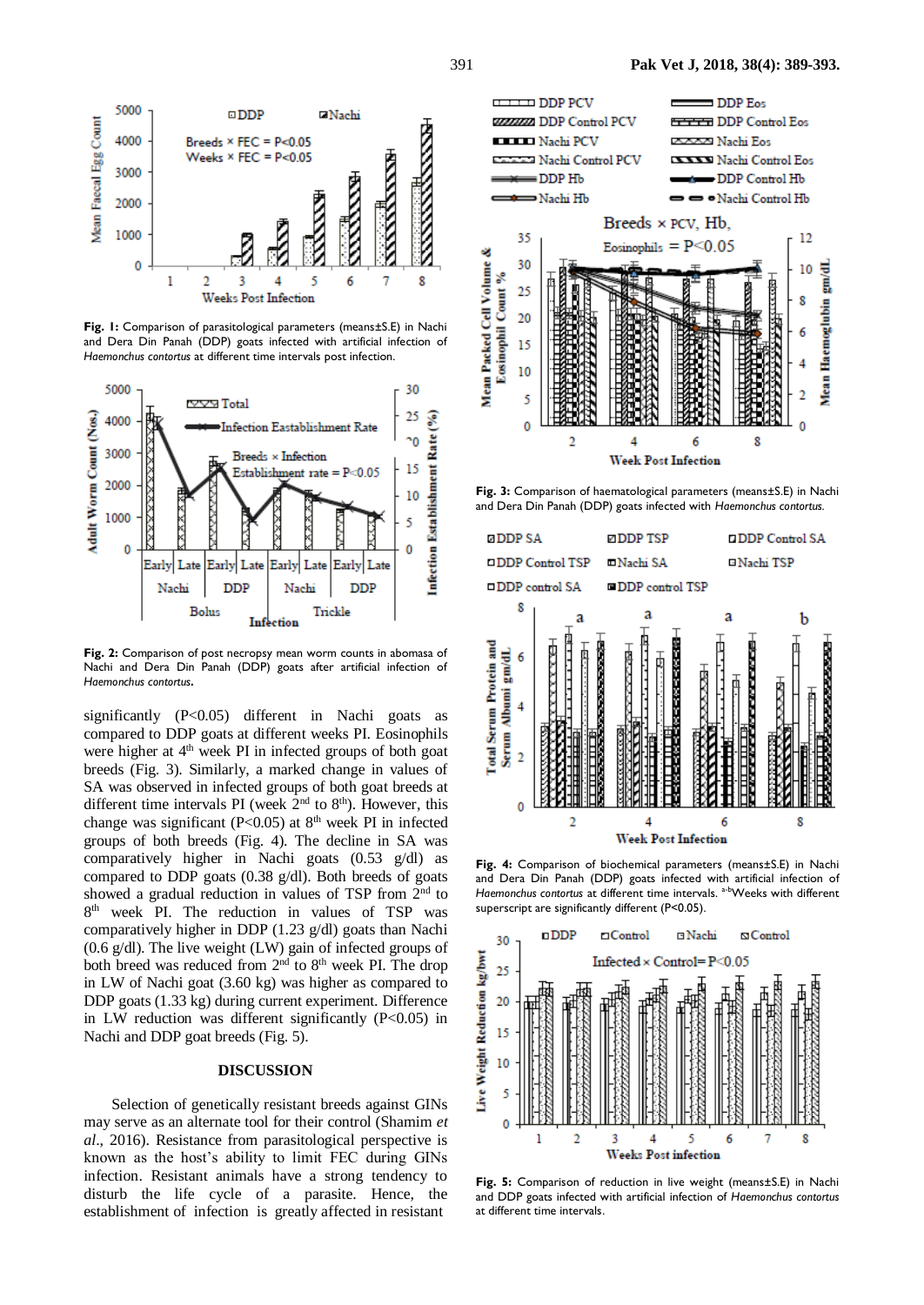host (Roeber *et al*., 2013). The rate of replication of a parasite inside its host is directly linked with the level of resistance of the host (Doeschl-Wilson *et al*., 2012). Resistance itself is a relative measure rather than an absolute one in terms of level of parasitic burden and time point at which host got infection (Periasamy *et al*., 2014). It is a proven fact that selective breeding of animals against various diseases is possible. Number of studies have reported variability in goat breed susceptibility to GINs e.g. Black Iraqi (Al-Jebory and Al-Khayat, 2012), West African Dwarf (Chiejina *et al*., 2010) and Cashmere goat breeds (McBean *et al*., 2016) have shown resistance towards GINs in general and *H. contortus* in particular. Phenotypic parameters like FEC, PCV, worm burden, infection establishment rate, TSP, SA level and live weight gain/reduction evaluated in the study breeds of present report have also been evaluated by other authors in small ruminants (Siddique *et al*., 2010; Baber *et al*., 2015; Shamim *et al*., 2016).

The most reliable and useful method to evaluate the presence of resistance among animals with same parasitic infection is FEC (McBean *et al*., 2016). Active parasitic infection is characterized by shedding of eggs of parasites in faeces of host (Gonzalez *et al*., 2008). There are some other factors, which may also be observed in the host for its inherent resistance against *H. contortus* including; lengthening of pre-patent period, low rate of establishment of infection and less worm burden during necropsy (Siddiqi *et al*., 2010; Shamim *et al*., 2016). Current results revealed higher FEC in Nachi goats as compared to those of DDP and similar trend has been seen in establishment of artificial infection*.* The present study revealed a significant difference between the number of parasites present and infection rate in DDP and Nachi. This may be attributed to the expulsion of larvae after infection which might be associated with the production of antibodies and release of histamine against *H. contortus*. This trend coincides with the findings of Miller *et al*. (1998). However, variations in FEC have been reported in different species of small ruminants (Gonzalez *et al*., 2008; Siddiqi *et al*., 2010). It has been reported that despite the significant differences in FEC values, Red Maasai and ¾ Red Maasai goats had significantly lesser worms as compared to Dorper and ¾ Dorper goats, respectively (Mugambi *et al*., 2005). Similarly, Shamim *et al*. (2016) reported that resistant host reflected lower worms than susceptible ones.

During natural and artificial infections with GINs, haematological parameters such as PCV, Hb and eosinophils are valuable. For blood feeding parasites like *H. contortus,* these parameters are very important because PCV and Hb may decrease due to their capacity to draw large quantity of blood (0.5 mL/day) by each adult parasite. During the current study, interaction between breed groups and weeks PI reflected significant differences in PCV and Hb values between two breeds. Similar kinds of results have been reported in various breeds of small ruminants including: Dorper, Sabi (Matika *et al*., 2003) and Canaria sheep (Gonzalez *et al*., 2008).

Biochemical parameters are among important tools to evaluate host resistance against infection. An important indicator of parasitic infections is hypoalbuminemia (Bordoloi *et al*., 2012). As far as concentrations of TSP and SA are concerned, non-significant differences were recorded in both goat breeds. However, these were significantly different on different weeks PI, which recommends variation in inherent resistance of the study breeds. It has already been reported that TSP of resistant breeds have less effected than susceptible (Gonzalez *et al*., 2008). Level of plasma proteins have been reported higher in resistant breeds than susceptible ones. Differences in albumin concentration between resistant and susceptible breeds of goats and sheep have been reported elsewhere (Bricarello *et al*., 2005).

Both Nachi and DDP are heavy goat breeds. DDP possesses greater growth rate than Nachi. The Nachi and DDP breed exhibits remarkable decrease in weight PI, which is more prominent in Nachi as compared to DDP. It has been reported that in a specific study period, the overall weight gain was very low in susceptible breeds of sheep (Mugambi *et al*., 2005). Weight gain and live body weight were insignificantly different between susceptible and resistance animals (Bricarello *et al*., 2005). In this study, the difference between weight gain in Nachi and DDP may be due to difference of genetic potential of the breeds. The criterion of weight loss and gain is considered a useful parameter which depends upon herd size and genetic potential of the animals (Notter *et al*., 2003).

**Conclusions:** Goat breed is a crucial factor that influences GIN infection especially the prevalence of *H. contortus* in goat population of South Punjab. Nachi breed showed compromised response to artificial infection with *H. contortus* as compared to DDP. Higher susceptibility of Nachi goats to *H. contortus* was seen based on phenotypic markers.

**Acknowledgments:** Authors are thankful to the Pakistan Science Foundation (PSF), Islamabad, Pakistan, for the financial support of this study under the research project Mo. PSF/NSLP/P-AU (235) entitled "Comparative Susceptibility of Some Indigenous Breeds of Goats to Gastrointestinal Parasitism".

**Authors contribution:** MI was involved in designing, execution of the experimental work/procedures, interpretation of data and manuscript writing. MNK was involved in procurement of experimental materials, selection of animals and collection and examination of samples. MSS was involved in conduction of experimentation, statistical analysis and drafting of manuscript. MS was involved in conduction of experimentation, statistical analysis and interpretation of data.

#### **REFERENCES**

- Al-jebory EZ and Al-Khayat DA, 2012. Effect of *Haemonchus contortus* infection on physiological and immunological characters in local Awassi Sheep and Black Iraqi goats. J Adv Biomed Pathobiol Res 2:71-80.
- Al-Seaf AM and Khaled BALH, 2012. Variability of disease resistance, hematological parameters and lymphocyte proliferation in two goat breeds and their F1 and F2 crosses. Int J Food Agric Vet Sci 2:47-53.
- Baber ME, Tanveer H, Muhammad SA, *et al*., 2015. Evaluation of Pakistani goat breeds for genetic resistance to *Haemonchus contortus*. Acta Vet Brno 84:231-5.